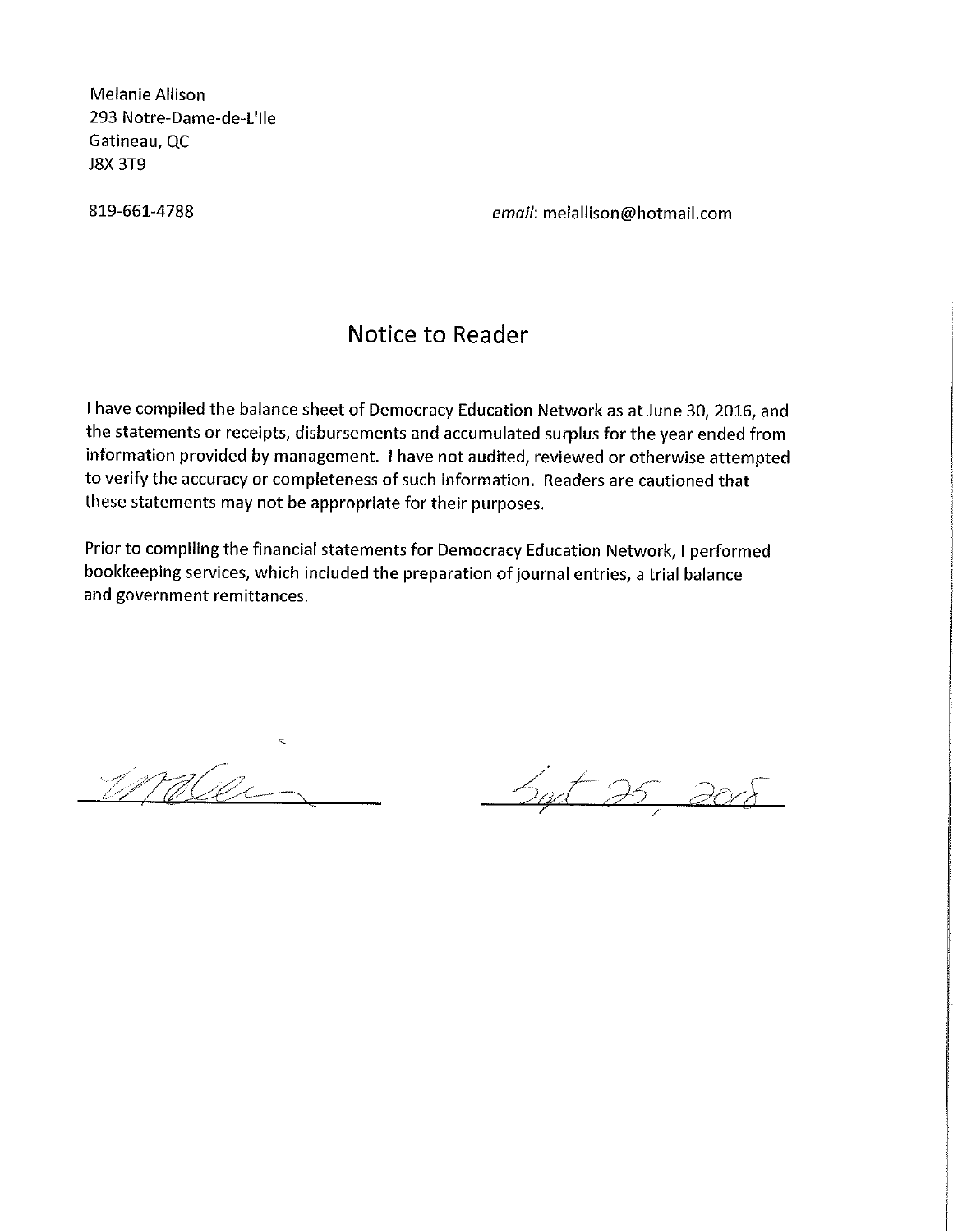# Democracy Education Network Balance Sheet

As at June 30, 2018

#### Unaudited - see Notice to Reader

|                             | 2018 |           | 2017   |  |
|-----------------------------|------|-----------|--------|--|
| <b>ASSETS</b>               |      |           |        |  |
| <b>CURRENT:</b>             |      |           |        |  |
| Cash, bank and term deposit | \$   | 13,673 \$ | 22,734 |  |
| GST/HST receivable          |      | 1,394     | 6,347  |  |
|                             |      | 15,067    | 29,081 |  |

### UABILITIES AND ACCUMULATED SURPLUS

#### CURRENT:

| Accounts payable           | 520    | 1,316  |
|----------------------------|--------|--------|
|                            | 520    | 1,316  |
| <b>Accumulated Surplus</b> | 14,547 | 27,765 |
|                            | 15,067 | 29,081 |